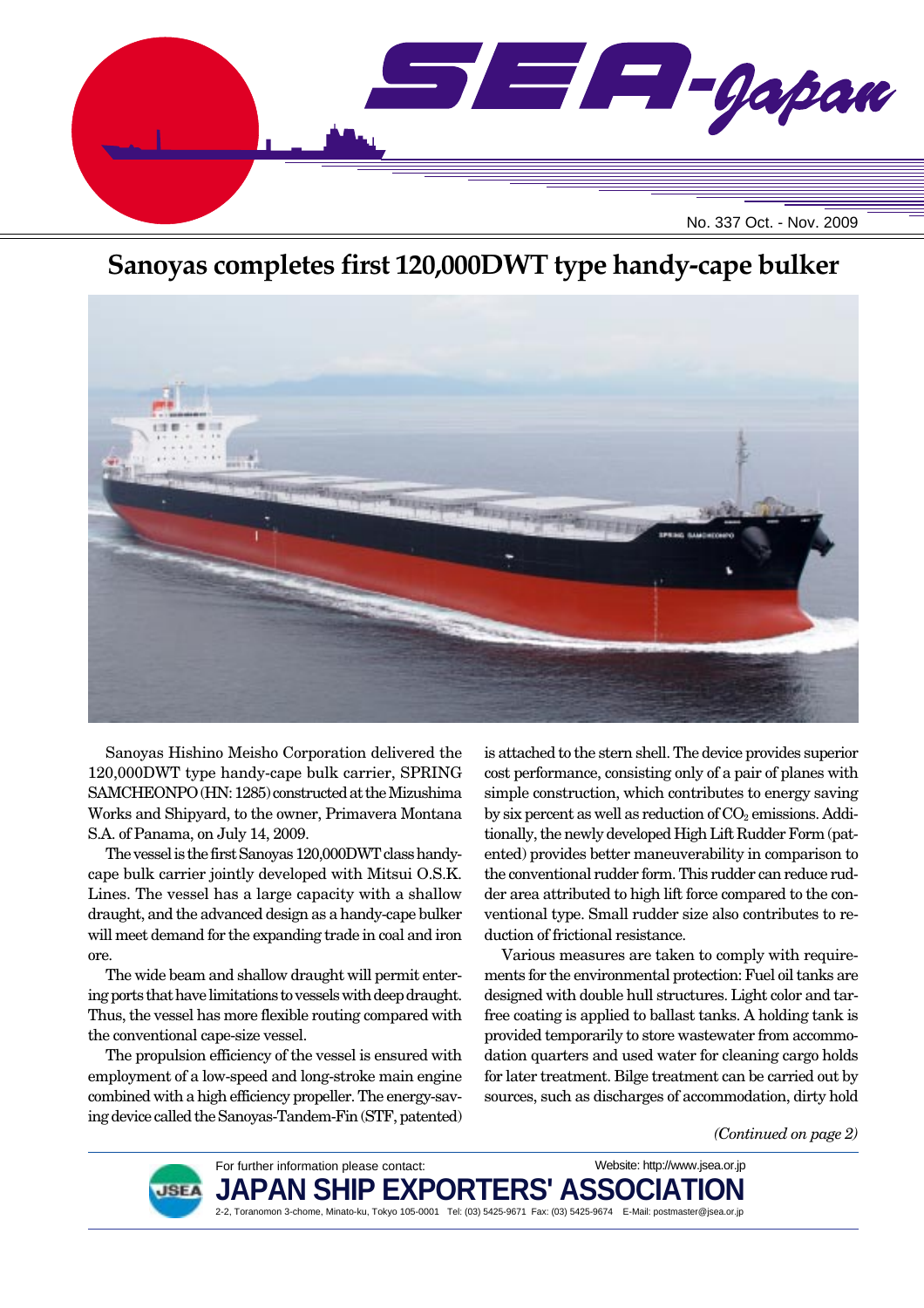### **No. 337 Oct. - Nov. Page 2**



*Photos show newly developed High Lift Rudder Form (above), STF attached to the stern shell (top of right), and maximized cargo hatch openings (right)*

#### *(continued from page 1)*

bilge and independent bilge segregation system for the engine room.

The width of cargo hatch opening is maximized for cargo holds of the Nos. 1 through 7, and they have the same width. Wider hatch opening will help to increase the cargohandling efficiency. Cargo holds can be cleaned by water stowed in a dedicated fresh water tank whenever the type of cargo changes. Fresh water is supplied by a large capacity fresh water generator.

A special fuel-oil-heating system is adopted for the fueloil storage tanks in order to avoid cargo damage by overheated fuel oil and to reduce the steam consumption.

Amenities are provided for officers and crew with wooden furniture in the living quarters, and the wheelhouse is well arranged according to functions and operability of equipment. A wide rear view through windows in the wheelhouse also ensures safe ship maneuvering.



Principal particulars

| Length $(o.a.):$                                            | 245.00m              |
|-------------------------------------------------------------|----------------------|
| Length $(p.p.):$                                            | 238.00m              |
| Breadth (mld.):                                             | 43.00m               |
| Depth (mld.):                                               | 21.65m               |
| Summer draft (ext.):                                        | 15.404m              |
| DWT/GT:                                                     | 119,597mt/64,618     |
| Cargo hold capacity:                                        | $135,684m^3$ (grain) |
| Classification:                                             | NK                   |
| Complement:                                                 | 25                   |
| Speed, service: about 14.5 knots (at C.S.O. with $15\%$ sea |                      |
| margin)                                                     |                      |
| Main engine: MAN B&W 6S60MC-C diesel x 1 unit               |                      |
| MCR:                                                        | 13.560kW             |
| Delivery:                                                   | July 14, 2009        |
|                                                             |                      |

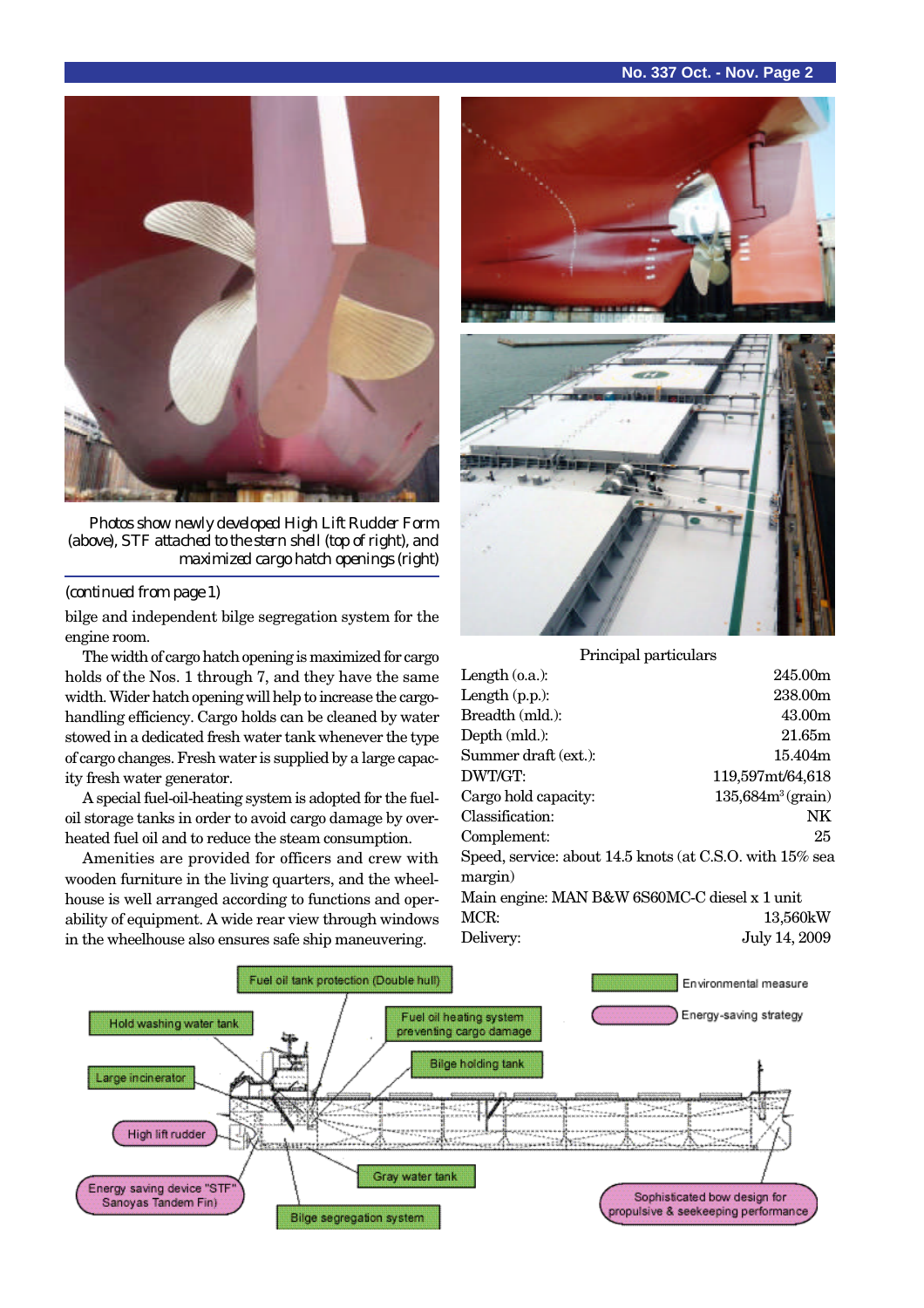## IHIMU completes 9,040TEU container ship, HAMBURG BRIDGE

IHI Marine United Inc. has delivered the 9,040TEU container ship, the HAMBURG BRIDGE (HN: 3232), to Kawasaki Kisen Kaisha (K Line) at its Kure Shipyard, which is the seventh of the sister ships assigned to Asia-Europe trade.

The HAMBURG BRIDGE is one of the largest container ships ever built in Japan and has incorporated various new environmentally friendly designs. This vessel uses a wider beam hull design that can achieve better stability. This results in less ballast water requirement during sea voyages than existing vessels.

The vessel has fuel oil tanks located in the bulkheads (compartment between the cargo holds) as well as the double bottom hull, which will help avoid fuel oil leakage in the event of collision involving hull damage. The electronically controlled main engine is installed on this vessel, combustion conditions for which can be controlled under any load conditions by adjusting fuel injection and exhaust valves

at suitable timing. This conserves fuel oil consumption and reduces emissions.

To realize good propulsion performance, economical operation and good maneuverability, IHIMU designed the vessel with its sophisticated technology such as CFD analysis, 3D-FEM ship-model analysis, walkthrough simulation and apparatus installation simulation utilizing CIM system "Ajisai" which IHIMU origi-

| nally developed.             |                                      |  |
|------------------------------|--------------------------------------|--|
| Principal particulars        |                                      |  |
|                              | $L$ (0.a.) x B x D: 336.0m x 45.8m x |  |
| 24.4m                        |                                      |  |
| DWT/GT:                      | about 87,000t/98,800                 |  |
| Loading capacity:            | 9,040 TEUs                           |  |
| Main engine: MAN B&W 12K98ME |                                      |  |
| diesel x 1 unit              |                                      |  |
| MCR:                         | 67,270kW x 93.4rpm                   |  |
| Speed, service:              | 24.5kt                               |  |
| Classification:              | NK                                   |  |
| Completion:                  | Aug. 25, 2009                        |  |



## MHI completes 83,000m<sup>3</sup> type LPG Carrier, BW TOKYO

Mitsubishi Heavy Industries, Ltd. (MHI) completed construction of the BW TOKYO (HN: 2239), an LPG carrier with a tank capacity of  $83,\!270\mathrm{m}^3,$ at the Nagasaki Shipyard & Machinery Works and delivered the vessel to Clio Marine Inc. as the first vessel of two sister vessels on Apr. 28, 2009. The vessel is MHI's fifth 83,000m3 LPGC, the series of which was developed based on the MHI 78,000m3 LPGC series of 35 vessels.

The vessel is designed as a straight LPG carrier to carry propane and butane. The sophisticated hull form, optimum design of propeller, and Mitsubishi-Reaction fin achieve high propulsive performance with less vibration. Fuel oil tanks are protected by double hull construction and fuel oil storage/settling/service tanks for low sulfur fuel are provided indepen-



dently.

Main dimensions and cargo equipment are designed considering compatibility with worldwide terminals. Considering various shore facilities, large booster cargo pumps and cargo heater/vaporizer are equipped. The vessel is designed to improve reliability and has the NK notation of PS-DA/FA.

| 230.0 <sub>m</sub>          |  |
|-----------------------------|--|
| 219.0m                      |  |
| 36.6m                       |  |
| 21.65m                      |  |
| 11.628m                     |  |
| 47,985                      |  |
| $83,270m^3$                 |  |
| Main engine: MAN B&W 7S60MC |  |
| $(Mark 6)$ diesel x 1 unit  |  |
| 13,700kW x 104rpm           |  |
| 17.0kt                      |  |
| NK                          |  |
|                             |  |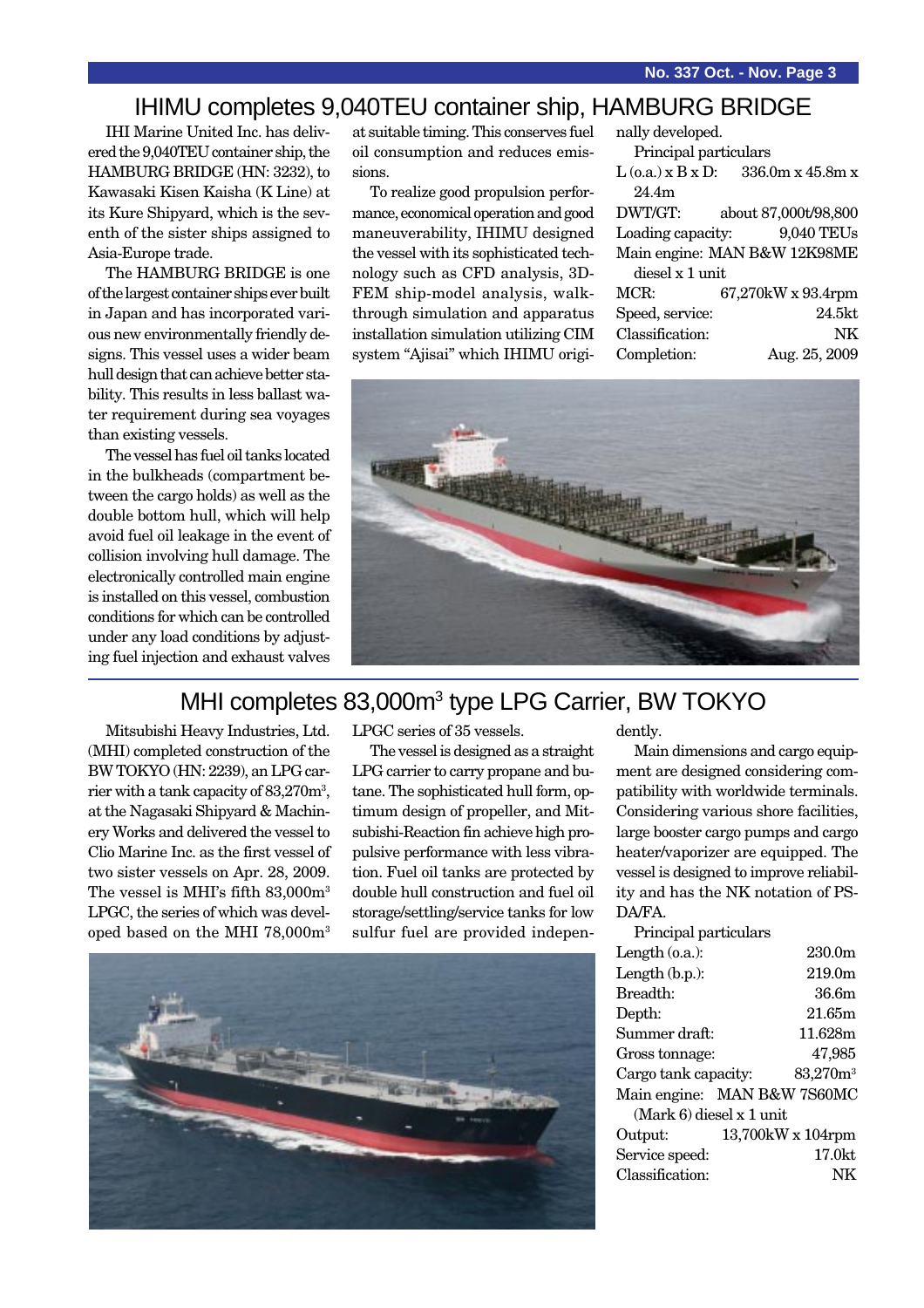## MES completes DARYA LAKSHMI, 56,000 DWT type bulk carrier

Mitsui Engineering & Shipbuilding Co., Ltd., (MES) delivered the 56,000DWT type bulk carrier, DARYA LAKSHMI (HN: 1754), at its Tamano Works to the Owner, Lakshmi Navigation Limited of Hong Kong managed by Chellaram Shipping (Hong Kong) Ltd., on July 31, 2009.

The vessel is a handymax type bulk carrier of 56,000DWT with a huge cargo hold capacity of over 70,000m3 and is the 89th ship of its series. The series is widely called "Mitsui's 56" and is highly appreciated in the market. More than 150 ships of this series have been ordered from MES.

To load various types of cargoes, the vessel is designed to have adequate strength of the tank top of cargo holds and to be suitable for efficient cargo handling together with the following arrangements: The vessel has five cargo holds and four deck cranes, and the size of hatch opening is the largest for this type of vessel in terms of both length and width. Each cargo hold has sufficient clear length to load long pipes. The cargo hold is well strengthened to load heavy cargoes such as hot coils, etc. The vessel is designed in accor-

dance with IACS URS25 so that loading flexibility has been secured, and structural safety has been improved.

The main engine is the MITSUI-MAN B&W 6S50MC-C diesel, which is a light, compact, and high output engine satisfying the Environment Standards for Exhaust Gas.

Ballast water can be changed during navigation for protection of marine environment.

Generator engine also satisfies the

| as: |  |
|-----|--|
|     |  |
|     |  |

IMO Standards for the Environment. Principal particulars

 $L$  (o.a.) x  $L$  (b.p.) x  $B$  x  $D$  x d: 189.99 m x 182.00m x 32.26m x 17.90m x 12.55m

DWT/GT: 55,469t/31,284

|                          | Main engine: Mitsui-MAN B&W |  |
|--------------------------|-----------------------------|--|
| 6S50MC-C diesel x 1 unit |                             |  |
| MCR:                     | 9,480kW x 127.0rpm          |  |
| Speed, service:          | $14.5$ kt                   |  |
| Complement:              | 25                          |  |
| Classification:          | LR.                         |  |

## Kawasaki completes 55,100DWT bulk carrier, AFRICAN KINGFISHER

Kawasaki Shipbuilding Corporation delivered the AFRICAN KING-FISHER (HN: 1616), a 55,100DWT bulk carrier completed by its Kobe Shipyard, to its owner, Handbell Shipping S.A., on Aug. 24, 2009. The vessel is the 27th of the Kawasaki 55,000DWT bulk carrier series.

The bulk carrier is the flush deck type with the forecastle and has five cargo holds, the shape of which are optimized for loading and transport of bulk cargoes of cereals, coal, ore, steel products, etc. The vessel has the smooth bow shape developed by Kawasaki which eliminates bow resistance to increase propulsion efficiency,



which leads to decrease of fuel consumption.

Four deck cranes with a hoisting capacity of 30 tons are arranged between hatches on the ship centerline to cope with cargo handling work at a port where shore equipment is not available.

Principal particulars  $L$  (o.a.)  $x L$  (b.p.)  $x B x D x d$ : about

|                 | 189.90m x 185.00m x 32.26m x      |
|-----------------|-----------------------------------|
| 17.80m x 12.50m |                                   |
| DWT/GT:         | about 55,100t/31,000              |
|                 | Main engine: Kawasaki-MAN B&W     |
|                 | 6S50MC-C (Mark 7) diesel x 1 unit |
| MCR:            | 8,200kW x 110rpm                  |
| Complement:     | 25                                |
| Classification: | NK                                |
| Completion:     | Aug. 24, 2009                     |
|                 |                                   |

### *Toyohashi Shipbuilding Co. renames SHIN KURUSHIMA TOYOHASHI SHIPBUILDING CO., LTD.*

Toyohashi Shipbuilding Co., Ltd. has been renamed SHIN KURUSHIMA TOYOHASHI SHIPBUILDING CO., LTD. The new company will continue business as an alliance member of SHIN KURUSHIMA DOCKYARD CO., LTD. and will specialize in construction of 200m-long vehicle carriers, which will be ranked among the world's largest class, and bulk carriers. The shipyard

located in Toyohashi City, Aichi Prefecture, has modern facilities equipped with three large gantry cranes (one 800 ton and two 300-ton cranes in hoisting capacity) and is capable of building large vessels up to 300,000 DWT class.

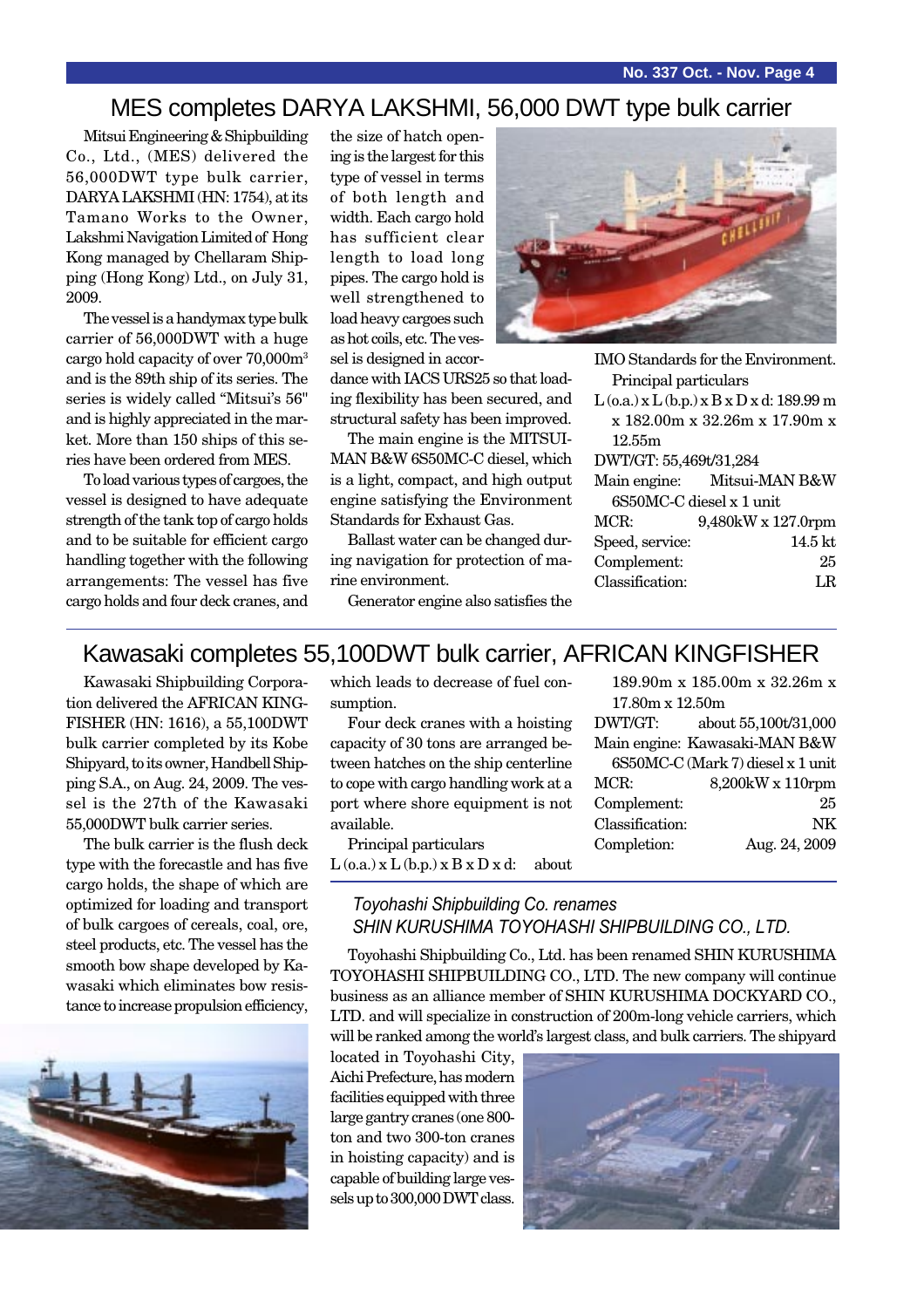## Onomichi completes 47,000DWT product tanker, GOLD EXPRESS

Onomichi Dockyard Co., Ltd. has completed construction of the GOLD EXPRESS, a 47,000DWT product carrier, for Venus Ocean Navigation S.A. of Panama. The vessel is 182.50m long, 32.20m wide, and 18.10m deep, and has a total cargo tank capacity of 53,500m<sup>3</sup> capable of carrying four different types of cargo liquids such as gasoline, light oil, naphtha, etc. simultaneously.

The GOLD EXPRESS was designed to comply with the latest international regulations. The hull structural strength of the vessel was developed with 3-dimensional model analysis and fatigue strength analysis to provide high reliability so that it can endure repetitive navigation in the rough-sea season

The vessel has many features considering the environmental preservation. The double hull structure is employed for the fuel oil tank compartment to prevent fuel oil leakage in an accident. Air pollution prevention is ensured by providing an advanced gas detecting system to avoid emission of harmful gases into the atmosphere. The main engine uses a low-speed and log-stroke diesel engine that has



superior performance of low fuel consumption.

Moreover, unattended main engine and auxiliary machinery, a fail-safe satellite navigation system, and a selfstripping system are adopted to reduce manual labor required for ship operation and improve the working environment on board.

Principal particulars Length, o.a.: 172.60m

| Breadth:                    | 32.20m             |  |
|-----------------------------|--------------------|--|
| Depth:                      | 18.10 <sub>m</sub> |  |
| Draught:                    | 55,100t (ext.)     |  |
| DWT/GT: 47,410t/26,900      |                    |  |
| Main engine: Mitsui MAN-B&W |                    |  |
| 6S50MC diesel x 1 unit      |                    |  |
| Speed, service:             | 15.3kt             |  |
| Registration:               | Panama             |  |
| Classification:             | NK                 |  |
| Completion:                 | July 15, 2009      |  |
|                             |                    |  |

## Shin Kurushima completes chemical tanker, SUNNY DREAM

Shin Kurushima Dockyard Co., Ltd. (SKD) completed construction of the 12,000DWT chemical tanker, SUNNY DREAM (HN: 5572), for the co-owners, Asahi Tanker Co., Ltd. and Solar Shipping and Trading S.A., at the Hashihama Shipyard.

The vessel has 16 cargo tanks and 2 cargo tanks on the upper deck, the material of which is high-grade stainless steel. Loading of various types of chemicals is possible.

Cargo tank bulkheads are vertically corrugated bulkheads, and deck

longitudinals and transversals are arranged on the upper deck. This design eliminates hull members inside the cargo tanks to facilitate tank cleaning.

Each cargo tank has a submerged pump as cargo-handling equipment. This permits unloading several different cargoes separately and simultaneously and avoids contamination between cargoes.

Shin Kurushima has developed a new hull design that has increased propulsion efficiency for the vessel



based on R&D achievements at the company's Research Institute, and the vessel is mounted with the Turbo Ring and A.S. Fin as energysaving attachments. Combined effects of the new hull and these attachments can demonstrate an increased navigation speed together with energy saving performance.

Fuel oil tanks are based on double hull construction to ensure safe and environmentally friendly navigation.

The vessel has obtained the Class NK Notification "M0." Therefore, the main engine can be operated remotely from the bridge, and at the machinery control room, the main engine and auxiliary machinery can easily be operated by the remote control or centralized-control systems.

Principal particulars

| $L$ (o.a.) x $L$ (b.p.) x $B$ x $D$ x d: |               |
|------------------------------------------|---------------|
| 124.03m x 118.50m x 19.60m x             |               |
| $11.50m \times 8.278m$                   |               |
| DWT/GT:                                  | 12,222t/7,771 |
| Main engine: B&W 6L35MC (Mark6)          |               |
| diesel x 1 unit                          |               |
| Speed, service:                          | 13.3kt        |
| Classification:                          | NK            |
| Completion:                              | Aug. 5, 2009  |
|                                          |               |